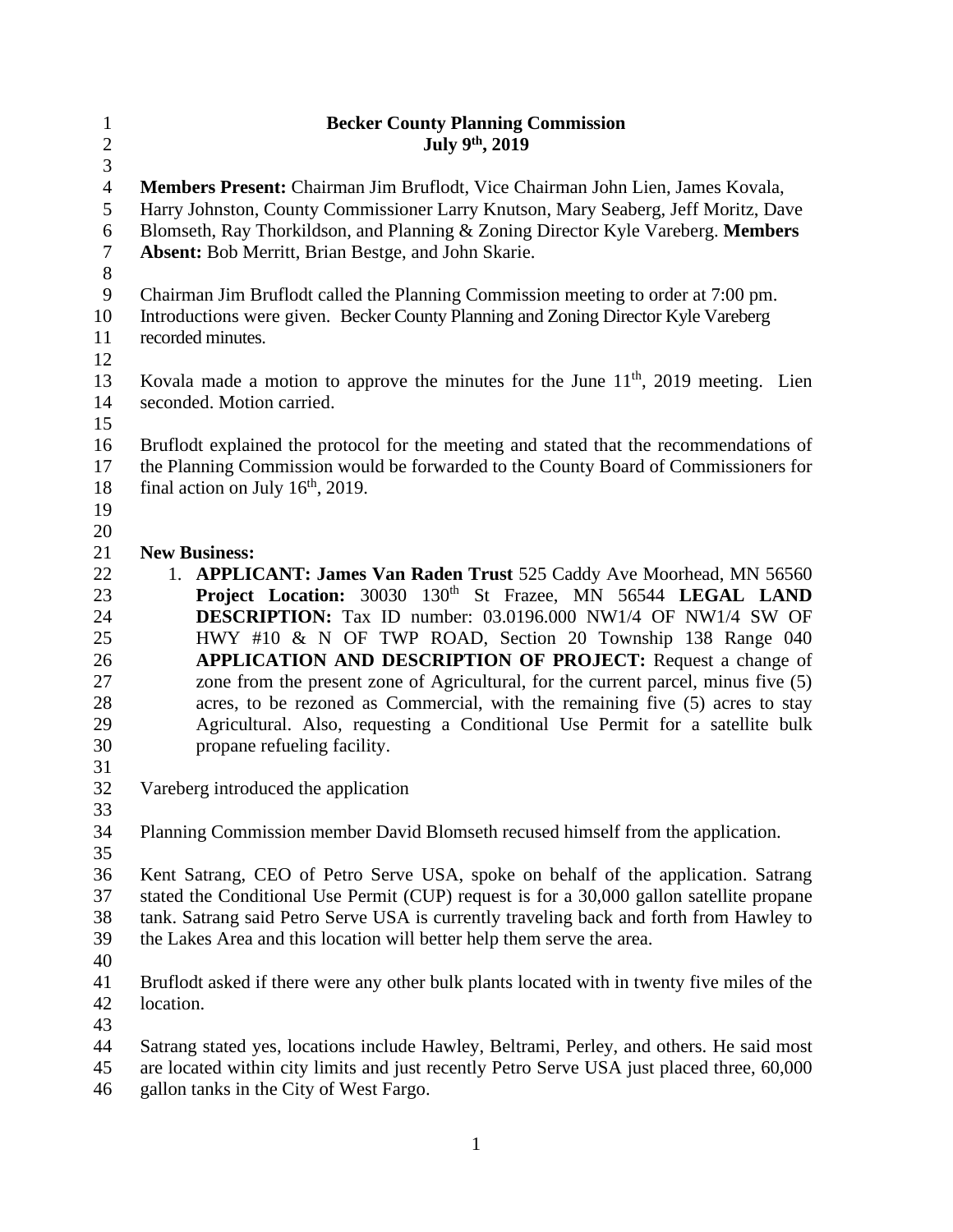| 47       |                                                                                            |  |  |  |  |
|----------|--------------------------------------------------------------------------------------------|--|--|--|--|
| 48       | Lien questioned which tract the CUP request was for.                                       |  |  |  |  |
| 49       |                                                                                            |  |  |  |  |
| 50       | Vareberg stated the CUP is requested for the tract requested to be zoned Commercial.       |  |  |  |  |
| 51       |                                                                                            |  |  |  |  |
| 52       | Seaberg asked if only one tank will be located on the property.                            |  |  |  |  |
| 53       |                                                                                            |  |  |  |  |
| 54       | Satrang stated yes, only one tank.                                                         |  |  |  |  |
| 55       |                                                                                            |  |  |  |  |
| 56       | Knutson asked how the company fills tanks.                                                 |  |  |  |  |
| 57       |                                                                                            |  |  |  |  |
| 58       | Satrang stated by using 2500-3500 gallon bulk trucks.                                      |  |  |  |  |
| 59       |                                                                                            |  |  |  |  |
| 60       | Kovala questioned where access to the new tract would be located.                          |  |  |  |  |
| 61       |                                                                                            |  |  |  |  |
| 62       | Satrang stated they would like access off of US Hwy 10, however they have not contaced     |  |  |  |  |
| 63       | MnDOT and the current plan will be to access the site from 130 <sup>th</sup> Street.       |  |  |  |  |
| 64       |                                                                                            |  |  |  |  |
| 65       | Johnston questioned the weight restriction of the road and whether or not it was legal for |  |  |  |  |
| 66       | the Company to travel it with a bulk truck.                                                |  |  |  |  |
| 67       |                                                                                            |  |  |  |  |
| 68       | Vareberg stated Richard Billet with Burlington Township said it is a five ton road.        |  |  |  |  |
| 69       |                                                                                            |  |  |  |  |
| 70       | Moritz asked how much activity the site would have Monday thru Friday.                     |  |  |  |  |
| 71       |                                                                                            |  |  |  |  |
| 72       | Satrang said there would not be many trucks in the summer time and through out the         |  |  |  |  |
| 73       | winter the site would have trucks there potentially two times a week and a few times a     |  |  |  |  |
| 74<br>75 | day. Satrang stated the site will also be used for summer fill storage.                    |  |  |  |  |
| 76       | Carol Strache, Bill Strache, Gary Goreham, Deb Anderson, Patricia Aning, and Seth          |  |  |  |  |
| 77       | Grim spoke in opposition of the requests. Their concerns are as followed:                  |  |  |  |  |
| 78       |                                                                                            |  |  |  |  |
| 79       | 1. The site is located in a residential area and the requests are industrial related and   |  |  |  |  |
| 80       | would be a better fit on the north side of US Hwy 10 where similar use exist.              |  |  |  |  |
| 81       | 2. The change of zone could open the door to further development and deteriorate           |  |  |  |  |
| 82       | the asthetics of the neighborhoood.                                                        |  |  |  |  |
| 83       | Saftey concerns with truck traffic and propane leaks.<br>3.                                |  |  |  |  |
| 84       | 4. Concerns for the neighboring wetland and sucker creek (dedicated trout stream)          |  |  |  |  |
| 85       | due to potential run off from the site or propane leaks.                                   |  |  |  |  |
| 86       | 5. Road damage to 130 <sup>th</sup> Street.                                                |  |  |  |  |
| 87       | 6. Housing developments existed before the request and it should remain residential.       |  |  |  |  |
| 88       |                                                                                            |  |  |  |  |
| 89       | Mike Ring, with Counselor Realty, spoke as the realitor for Petro Serve USA. Ring stated   |  |  |  |  |
| 90       | he did a lot of door knocking on the north side of US Hwy 10 across from the request.      |  |  |  |  |
| 91       | Ring said there were no property owners willing to lease or sell land for a reasonable     |  |  |  |  |
| $\Omega$ | Ding mentioned the commencial development on hoth sides of the hun comiden                 |  |  |  |  |

price. Ring mentioned the commercial development on both sides of the hwy corridor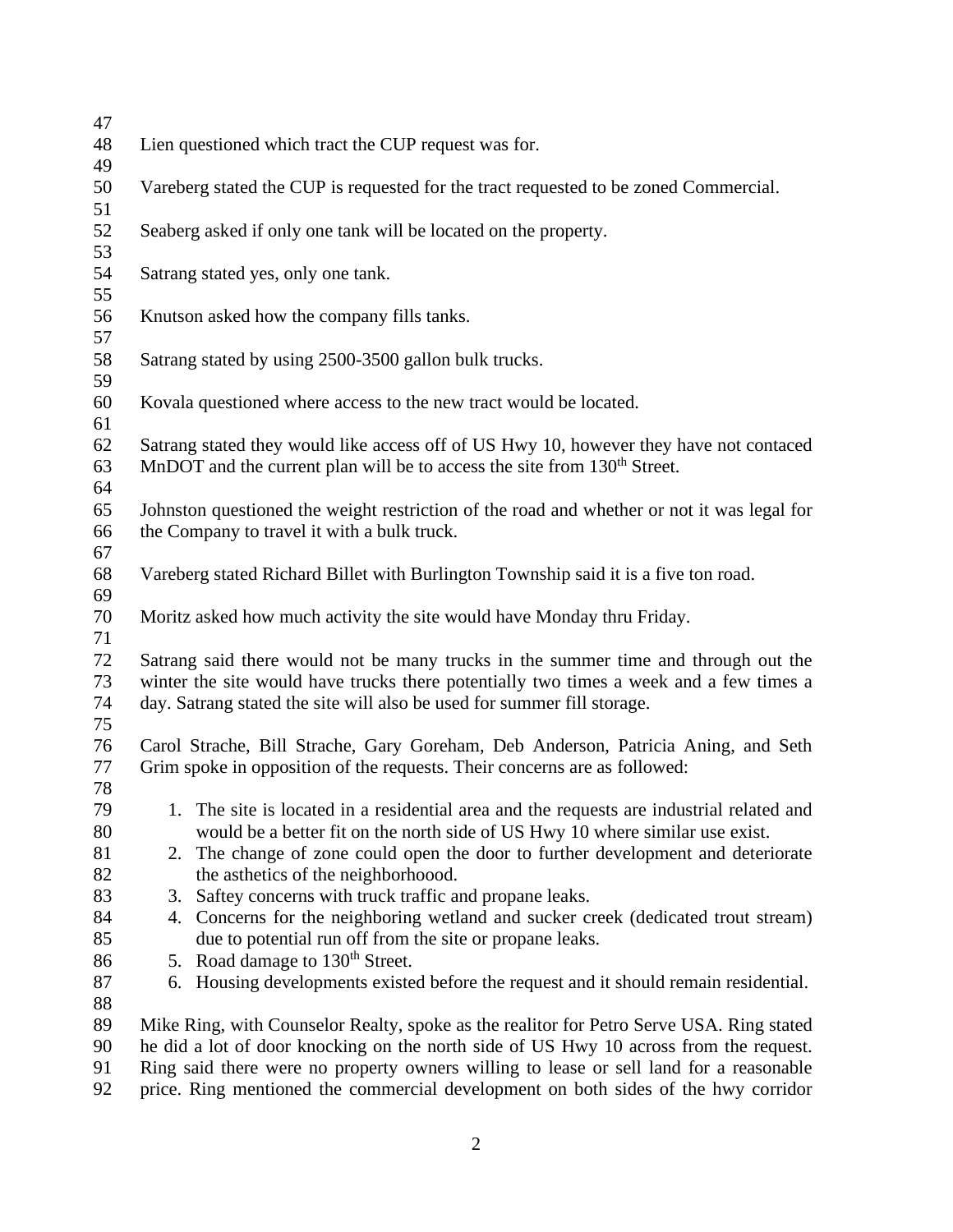| 93  | such as the new Uhaul business and Simmonson's business. Ring acknowledged the                  |  |  |  |
|-----|-------------------------------------------------------------------------------------------------|--|--|--|
| 94  | oppositions valid points but noted it is only one tank in discussion. Ring stated once the      |  |  |  |
| 95  | property is split, the remaining residential property will be sold as is.                       |  |  |  |
| 96  |                                                                                                 |  |  |  |
| 97  | Vareberg read one additional comment from Brulington Township Chairperson Richard               |  |  |  |
| 98  | Billett. The comment mentioned the road weight limit of five tons, the concern for road         |  |  |  |
| 99  | damage because it is not a ten ton road and questioned the location of the the approach.        |  |  |  |
| 100 | Three additional comments were received and distributed to the board before the hearing.        |  |  |  |
| 101 |                                                                                                 |  |  |  |
| 102 | At this time, testimony was closed. Bruflodt opened the matter for discussion by the            |  |  |  |
| 103 | Board.                                                                                          |  |  |  |
| 104 |                                                                                                 |  |  |  |
| 105 | Johnston asked Ring if in his opinion the request for the bulk tank would lower                 |  |  |  |
| 106 | neighboring property values.                                                                    |  |  |  |
| 107 |                                                                                                 |  |  |  |
| 108 | Ring stated no, not in the requested location. Ring said maybe if it were closer to the         |  |  |  |
| 109 | development of Carrow Circle, but he does not believe it will even lower the value of the       |  |  |  |
| 110 | remaining residential tract because it is over seven hundred feet away.                         |  |  |  |
| 111 |                                                                                                 |  |  |  |
| 112 | Knutson asked Ring what the chances are the tract (where the tank will be located) could        |  |  |  |
| 113 | be sold as a residential lot.                                                                   |  |  |  |
| 114 |                                                                                                 |  |  |  |
| 115 | Ring stated zero percent, nobody desires to live that close to the hwy traffic.                 |  |  |  |
| 116 |                                                                                                 |  |  |  |
| 117 | Patricia Benson asked for clarification on where the bulk tank will be located on the tract.    |  |  |  |
| 118 |                                                                                                 |  |  |  |
| 119 | Satrang indicated on a parcel map the proposed location of the bulk tank.                       |  |  |  |
| 120 |                                                                                                 |  |  |  |
| 121 | Lien mentioned the most convient approach would be from US Hwy 10, and questioned               |  |  |  |
| 122 | the road restrictions of 130 <sup>th</sup> Street.                                              |  |  |  |
| 123 |                                                                                                 |  |  |  |
| 124 | Satrang could not speak to any road restrictions and said they hope to access the site from     |  |  |  |
| 125 | US Hwy 10.                                                                                      |  |  |  |
| 126 |                                                                                                 |  |  |  |
| 127 | Satrang addressed the saftey issues mentioned earlier and stated he is not aware of any         |  |  |  |
| 128 | issues with a 30,000 gallon bulk tank in his career. Satrang stated he has seen issues with     |  |  |  |
| 129 | residential homes and 500 gallon tanks and safety is certainly an issue. Satrang also           |  |  |  |
| 130 | stated the filling station is self contained and there is no liquid. Satrang stated there is no |  |  |  |
| 131 | chance propane or salt could make it to Sucker Creek as mentioned earlier.                      |  |  |  |
| 132 |                                                                                                 |  |  |  |
| 133 | Lien asked if the area would be fenced and if the State and Federal Agencies regulate the       |  |  |  |
| 134 | operation.                                                                                      |  |  |  |
| 135 |                                                                                                 |  |  |  |
| 136 | Satrang stated yes.                                                                             |  |  |  |
| 137 |                                                                                                 |  |  |  |